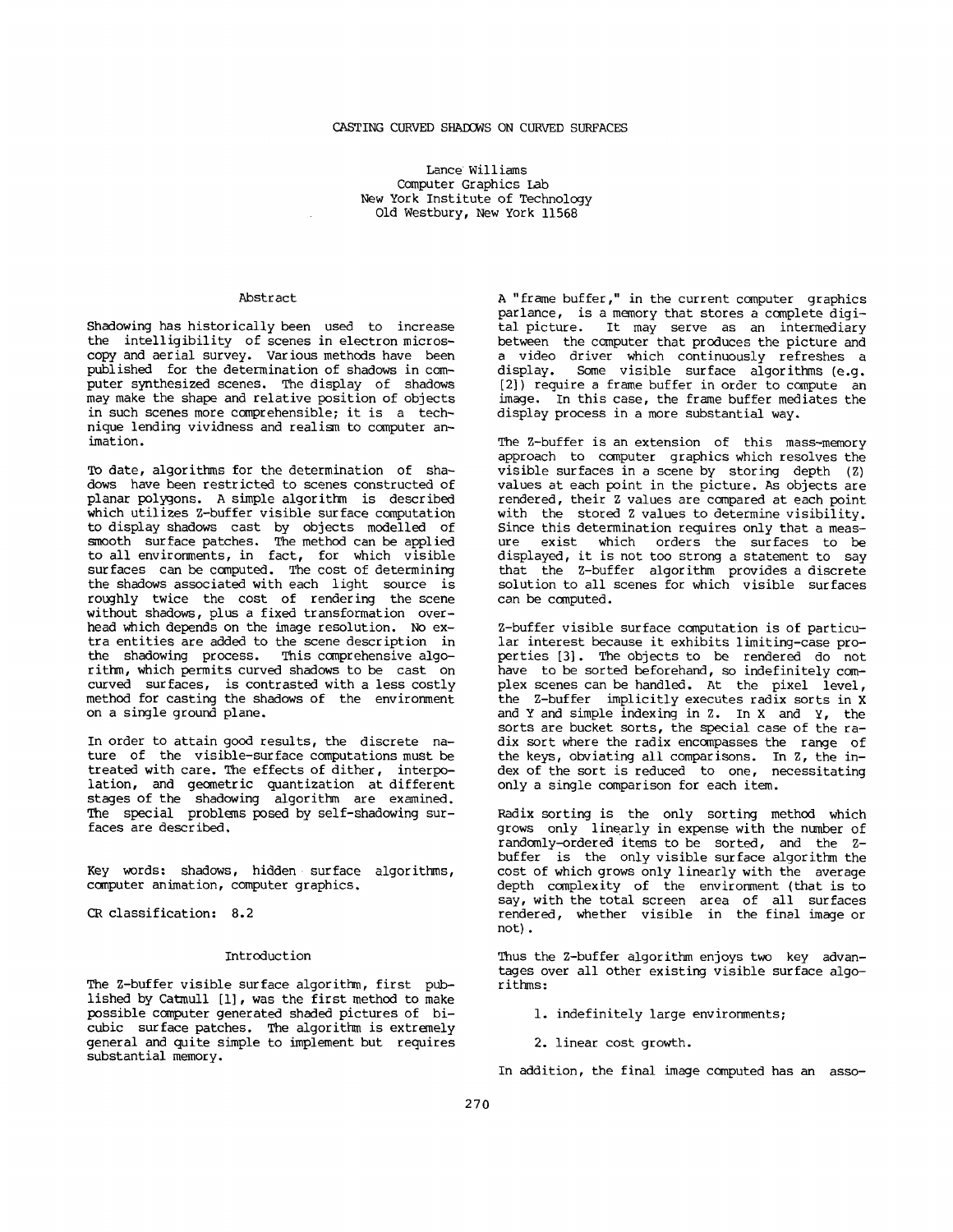ciated Z partition, a "depth map" [4] of the scene. This extra information permits a great many interesting post-processes on a computed image. Such algorithms are noteworthy because their expense does not vary with the size or complexity of the environment, but depends only on the image resolution. The shadow algorithm described here is one attempt to exploit the Z partition.

# Shadow Information

The display of shadows may make the shape and relative position of objects in computer generated scenes more comprehensible. Shadows emphasize and may serve to clarify the three dimensional nature of the forms displayed.

The shadows cast by a point source of light onto a<br>flat surface represent. like a perspective surface represent, like a perspective transformation, a projection of the scene onto a plane. This simplified situation offers a convenient way of understanding the information that shadows convey. A scene rendered with shadows contains two views in one image. If we are content to cast shadows on a single wall or ground plane, these two views are simple projections. In general, of course, shadows may fall across any surface in the scene. Two views are still sufficient to compute the shadows, however, if they are Zbuffer views.

The proposed algorithm works as follows:

- i. A view of the scene is constructed from the point of view of the light source. Only the Z values and not the shading values need be computed and stored.
- 2. A view of the scene is then constructed from the point of view of the observer's eye. A linear transformation exists which maps  $X, Y, Z$ points in the observer's view into  $X,Y,Z$  coordinates in the light source view. As each point is generated in the observer's view, it is transformed into the computed view in the light source space and tested for visibility to the light source before computing its shading value. If the point is not visible to the light source, it is in shadow and is shaded accordingly.

Step (2) as defined is the "correct" form of the proposed algorithm, but in the ensuing discussion and pictures a modified procedure is assumed. The complete scene is computed from the observer's viewpoint, and the point-by-point transformation to the light source space and consequent shadowing is undertaken as a post-process. This modified algorithm incorrectly shades the hilights in the scene, since they appear in the shading process and then are merely darkened if they are found to lie in shadow; hilights should not appear in shadowed<br>areas at all. The modified algorithm may also The modified algorithm may also suffer more severely from quantization problems, since the Z coordinates of the visible points will have been quantized to the resolution of the Z buffer (16 bits in the cases illustrated here) before transformation. On the other hand, the expense of the transformation in the modified version does not depend on the complexity of the scene, as it does when all points are transformed as they are computed. Operating as a post process, the

transformation is applied only to the points that are visible in the final picture. The expense is thus dependent only on the resolution of the image. Like most point-by-point operations, expense increases with the square of the resolution.

# Limitations of Image Space

The generalization to curved surfaces and the linear cost growth which distinguish the proposed algorithm are both attributable to the fact that all computations are performed in image space. This approach carries with it certain limitations, however, which must be weighed against the advantages.

Since shadow determination is based on transformation between two images, the user must take care to ensure that all objects which may cast a shadow in the observer's image be within the field of view of the light source image. The assumption is that points transformed into the light source space which lie outside the viewing volume of the light source are illeminated. Shadows may only be cast within the viewing volume of the light source.

While it is not precisely true that the light source must lie outside the observer's field of view, it can cast shadows only within its own field. If a light source within the observer's viewing volume is to cast shadows in all directions, its sphere of illumination must be sectored into multiple views as suggested by Crow [5]. Computing these views in the Z-buffer is only slightly more expensive than computing a single view containing all the objects in the scene. Transforming points from the observer's image into the light source space becomes more expensive, however. Either each point must be transformed into each light source view (the correct approach in computing shadows for multiple light sources) , or clipped against the light source viewing volumes in the observer's space and transformed into the coordinates of the light source view in which it falls. The major difficulty with this method is the increased memory required.

Severe perspective, either in the observer's view or required by a light source close to the scene, may increase the quantization problems attendant in transforming from one image to the other. In any case, quantization and aliasing are the chief drawback of image space algorithms. The aliasing problem must be addressed vigorously whenever image space techniques are applied. This is a large and complicated issue, outside the scope of this paper; for a general treatment of aliasing and visible surface algorithms, see  $[1]$ ,  $[6]$ , and especially [7]. [3] will treat the special topic of aliasing, geometric quantization and the Z-buffer.

Self-shadowing surfaces rendered by the proposed technique constitute an excellent case study in image space sampling problems. When we transform a point from a surface in the observer's space onto a surface in the light source space, it should ideally lie right on the surface of which it is a part. Due to the imprecision of machine arithmetic and more particularly • to the quantization of Z-buffer surfaces, it will fall above or below the surface. Since we want the point to appear illuminated if it lies on a visible surface, we subtract a bias from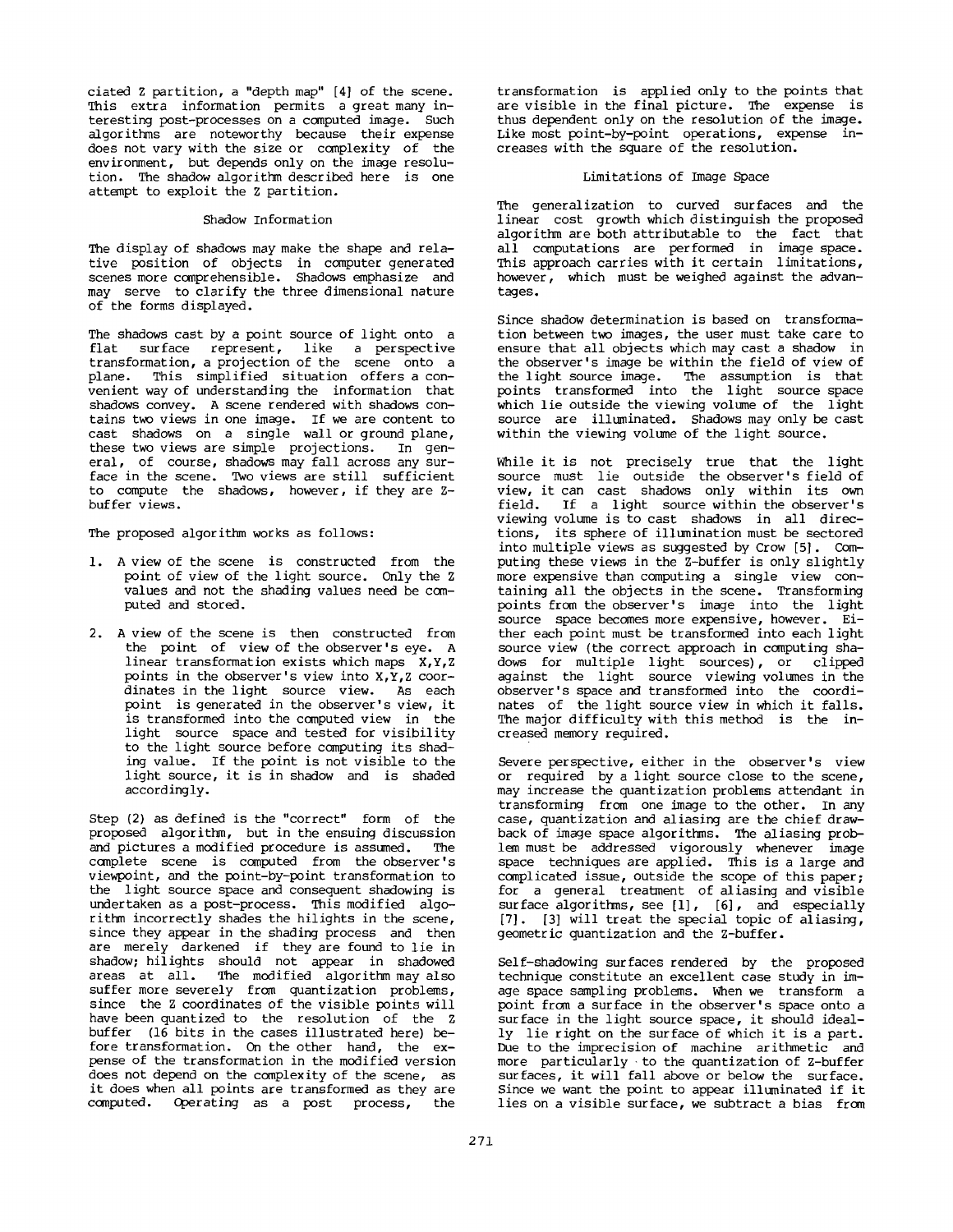

fig. 1 The observer's view of four spheres.



fig. 2 The four spheres viewed from the light source. position of the



fig. 3 Shadow with reduced surface bias reveals quantization moire.

fig. 4 Increased bias and dither applied to shadow computation.



fig. 5 Low-pass filtering applied to shadow.

fig. 6 Shadow applied to the image of fig. 1

 $\bar{\bar{}}$  .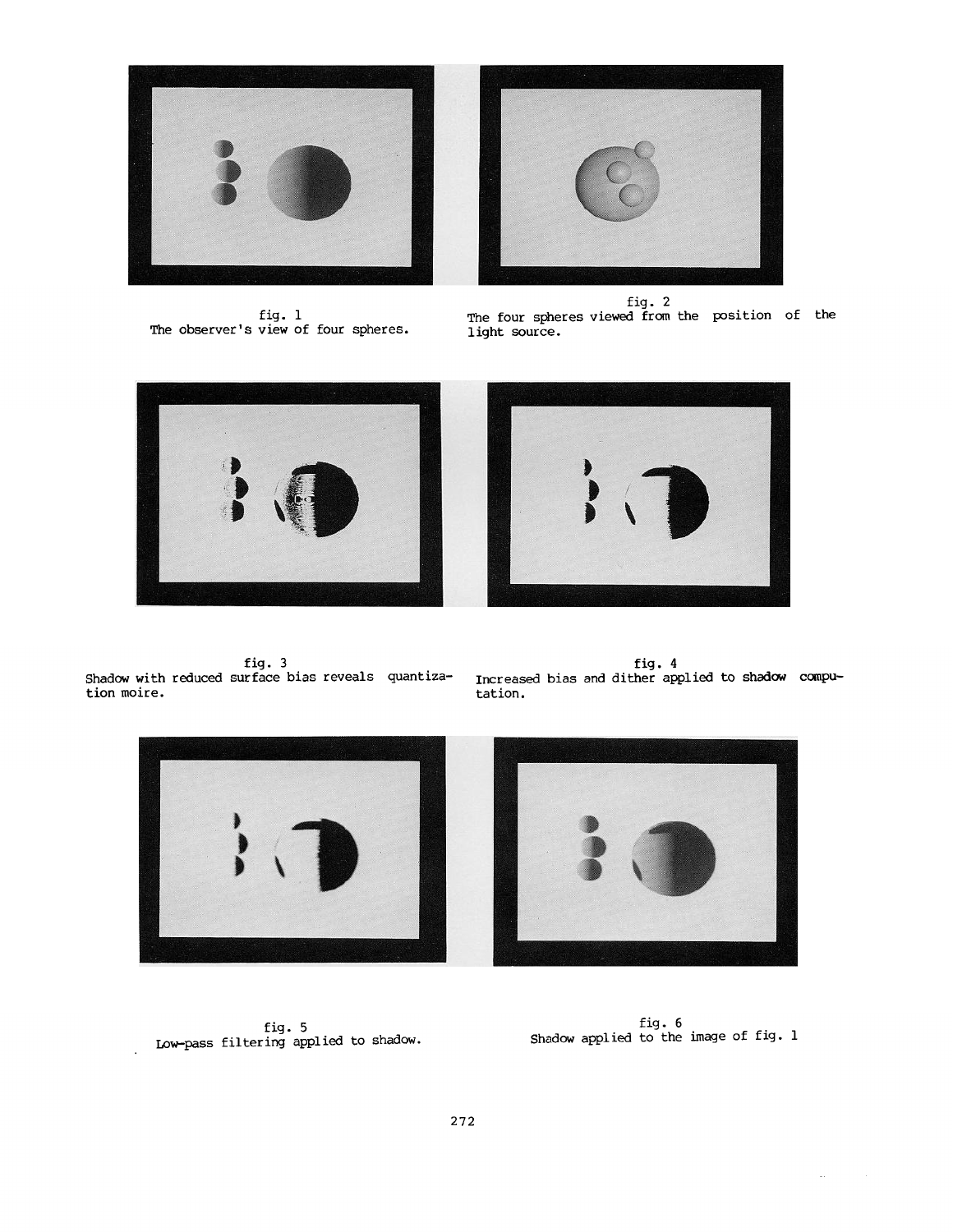the Z value of the point after it has been transformed into the light source space (actually, of course, this bias is incorporated into the general linear transformation employed). The bias may move the shadow line slightly, but it has the desired effect of keeping surfaces from shadowing themselves where they are plainly visible to the light source.

As a surface curves smoothly away from the light, however, it must ultimately shadow itself. This is not a problem with polygons, the sharp edges of which make shadowing a rather sharply defined proposition. A smooth surface shadowing itself in a shallow curve may switch from light to dark on the strength of a least significant bit in the Zbuffer. Worse, it may switch back and forth as the quantizing error beats with the ssmpling grid, producing a vivid moire.

Figures 1 and 2 illustrate a simple scene from the point of view of an observer and from the point of view of the light source, respectively. The Z bias subtracted from the transformed points in computing the shadows of figure 3 has been deliberately reduced to reveal the quantizing moire. The light source is at infinity, rotated one hundred degrees about the vertical axis to the left of the observer's bearing. Note that the quantizing error is greatest in two areas: at the edge of the vertical solid shadow line, and in a dark curved band to the left of it. These correspond to, respectively, the right edge of the spheres in the light source view, and the right edge of the spheres in the untransformed observer's view. These edges are aliased in the original views, discrete periodic sanples of non-bandlimited images. Another way of viewing the problem is that the edges are quantized in the original views, quantized to the nine bits of resolution available in X and Y. Clearly the problem is much greater than in Z, where sixteen bits are available. Unfortunately, extra lateral resolution is purchased at square law expense.

Bandlimiting the Z partition before sampling, if it were practical, would not improve matters. Z values at the edges of the spheres would be a smooth blend of the depth of the edge and the depth of the far clipping plane, meaningless points as far as the scene is concerned. The aliasing effects observed are local, however, and it is reasonable to treat the smooth surfaces within the ragged edges as correctly sampled. This assumption implies that a filter to reconstruct the surface between samples is in order. Indeed, interpolating the Z values of the light source image to derive Z values at the exact X,Y coordinates of the transformed observer points (rather than using the Z value of the nearest neighbor for comparison) improves matters somewhat, reducing shadow noise in the form of isolated pixels.

Treating shadow noise as a quantizing rather than an aliasing problem improves the image further. The error signal in a quantizing system correlates quite strongly with the signal. Addition of random noise in the range of a single quantum breaks up this correlation, reduces the resulting periodicities (moire) to which the human eye is so sensitive, and whitens the spectrum of the error. Figure 4 illustrates the sphere shadows with increased negative Z bias and bilinear interpolation of light

source Z values to the X,Y of the transformed observer points, which have been dithered by the addition of normally distributed random values in the range -.5 to +.5. The shadow image is subsequently dejagged by an edge dequantizing filter similar to one advanced by Freeman [8], then low pass filtered to further smooth the contours and merge the dithered edge of self shadowing (figure 5).

As a final, not unimportant observation, figure 6 illustrates that the problem of self shadowing surfaces may not be terribly significant in practice. Figures 3 through 5 were of the computed shadows alone; figure 6 displays the shaded surfaces with their shadows. Shading the spheres according to the position of the light source casting the shadows causes a smooth shadow transition which ob-<br>scures the quantization error. In practice, scures the quantization error. translucent shadows (their translucency corresponding to the additive "a~bient" term in most surface shading formulations) generally look better than deep black shadows, and low pass filtering of the shadows before they are applied to the image subjectively approximates the soft penumbra cast by real light sources.

### Conclusions

The algorithn described operates successfully on scenes of curved surface patches, and does so with a cost that increases only linearly with the complexity of the environment. The cost is roughly twice the cost of rendering the scene normally, plus the cost of transforming the points of the observer's image into the light source image. In the originally stated algorithm, the cost of transformation increases linearly with the depth complexity of the scene. The cost of transformation in a modified version of the algorithm which performs shadowing strictly as a post- process is fixed by the resolution of the screen, and corresponds to a scene with an average depth complexity of one. The rendering cost is only "roughly" twice the cost of rendering the scene normally, since the light source view requires no shading computation. Depending on the complexity of the shading rules applied [9], this may represent a substantial savings.

Speed does not directly correspond to "computational expense" when special hardware can be applied. The enormous interest in real-time graphics has led to the development of specialized transformation hardware, specifically, digital devices to multiply four by four transformation matrices by four element homogeneous point coordinates [10]. The modified version of the shadow algorithm, developed for animation purposes, is particularly suited to pipelining of the coordinate transforms. The intent at NYIT is to apply the Floating Point Systems API20-B array processor to such problems.

The complexity of software necessary to implement the shadow algorithn is minimal if the necessary memory is available. Although it has long been suggested that two passes of a visible surface algorithm is sufficient to compute shadowing [5], relating the data provided by the two passes is very difficult for many algorithms. The Z-buffer provides a straightforward means of relating data in different views since the visible surfaces are three dimensional and hence subject to general